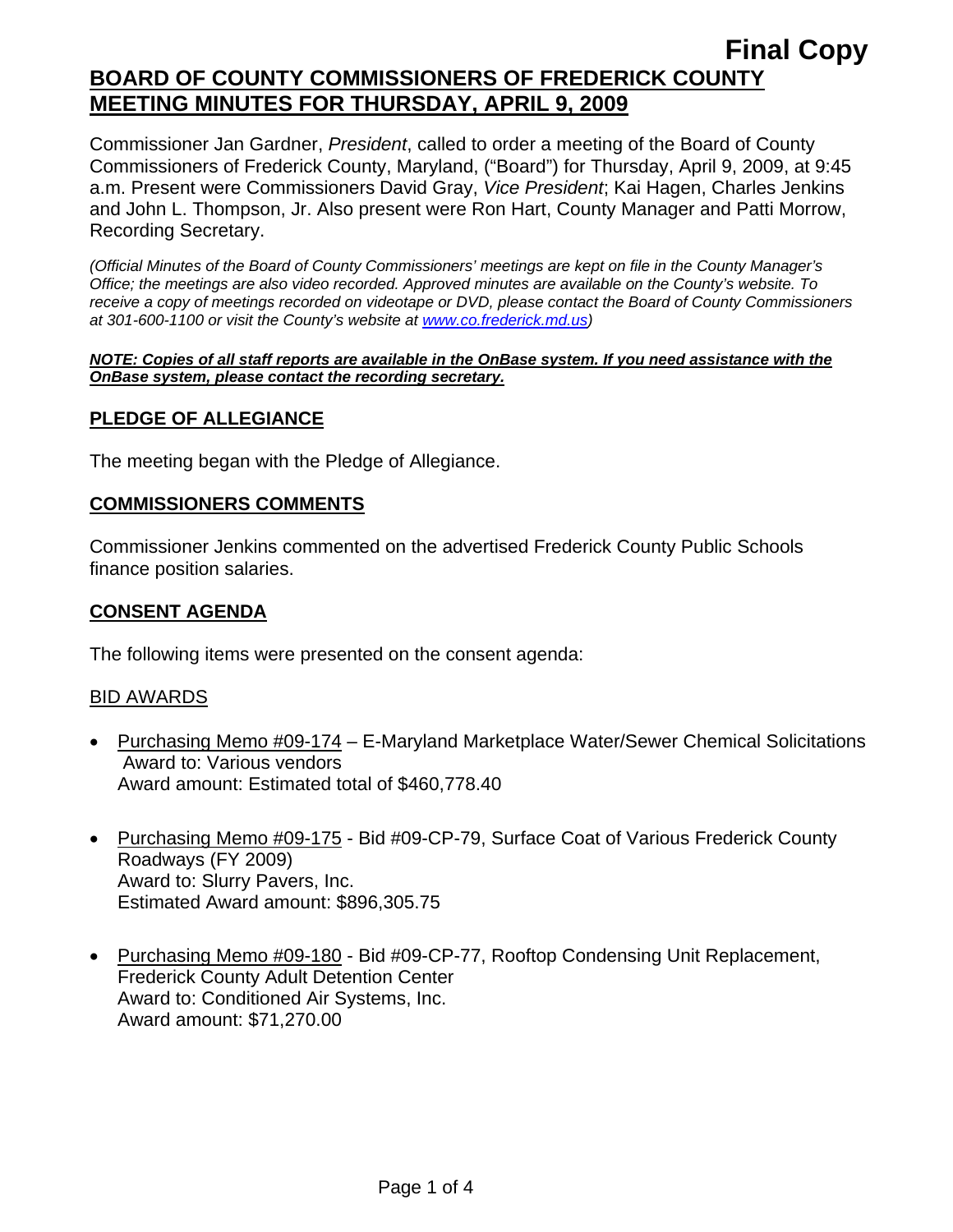## **Final Copy BOARD OF COUNTY COMMISSIONERS OF FREDERICK COUNTY MEETING MINUTES FOR THURSDAY, APRIL 9, 2009**

### BUDGET TRANSFERS

- BT-09-159, Housing and Community Development, Citizens Services Division
- BT-09-160, Maintenance, Management Services Division

### GRANTS

- FY 2008 Workforce Investment Act Performance Incentive Grant Laurie Holden, Economic Development Division
- FY 2009 Rural Legacy Grant Agreement and Budget Transfer Tim Blaser, Planning Division

### EASEMENT

• Forest Resource Ordinance Easement for Urbana Athletic Facility (aka Urbana Ball Fields)

### CHANGE ORDERS

- Mussetter Road Reconstruction and Bituminous Overlay Project, Contract Nos. C28365 and C29918, Change Order No. 1
- FY 2008 Bituminous Overlay of Various County Roadways, Contract No. C29918, Change Order No. 12

Commissioner Jenkins moved to approve the consent agenda as presented. Commissioner Hagen seconded the motion that passed 5-0.

#### **ADMINISTRATIVE BUSINESS**

#### **Approval of County Commissioners' Meeting Minutes**

The following minutes were approved by unanimous consent:

- ♦ Tuesday, March 3, 2009
- ♦ Tuesday, March 3, 2009 (Afternoon)
- ♦ Tuesday, March 3, 2009 (Evening)
- ♦ Thursday, March 5, 2009
- ♦ Two (2) Forms of Statement to Close Meeting on Thursday, March 5, 2009
- ♦ Two (2) Closed Session Minutes for Thursday, March 5, 2009
- ♦ Two (2) Forms of Statement for Open Meeting Following Closed Session on Thursday, March 5, 2009
- ♦ Tuesday, March 10, 2009
- ♦ Thursday, March 12, 2009
- ♦ Form of Statement to Close Meeting on Thursday, March 12, 2009
- ♦ Closed Session Minutes for Thursday, March 12, 2009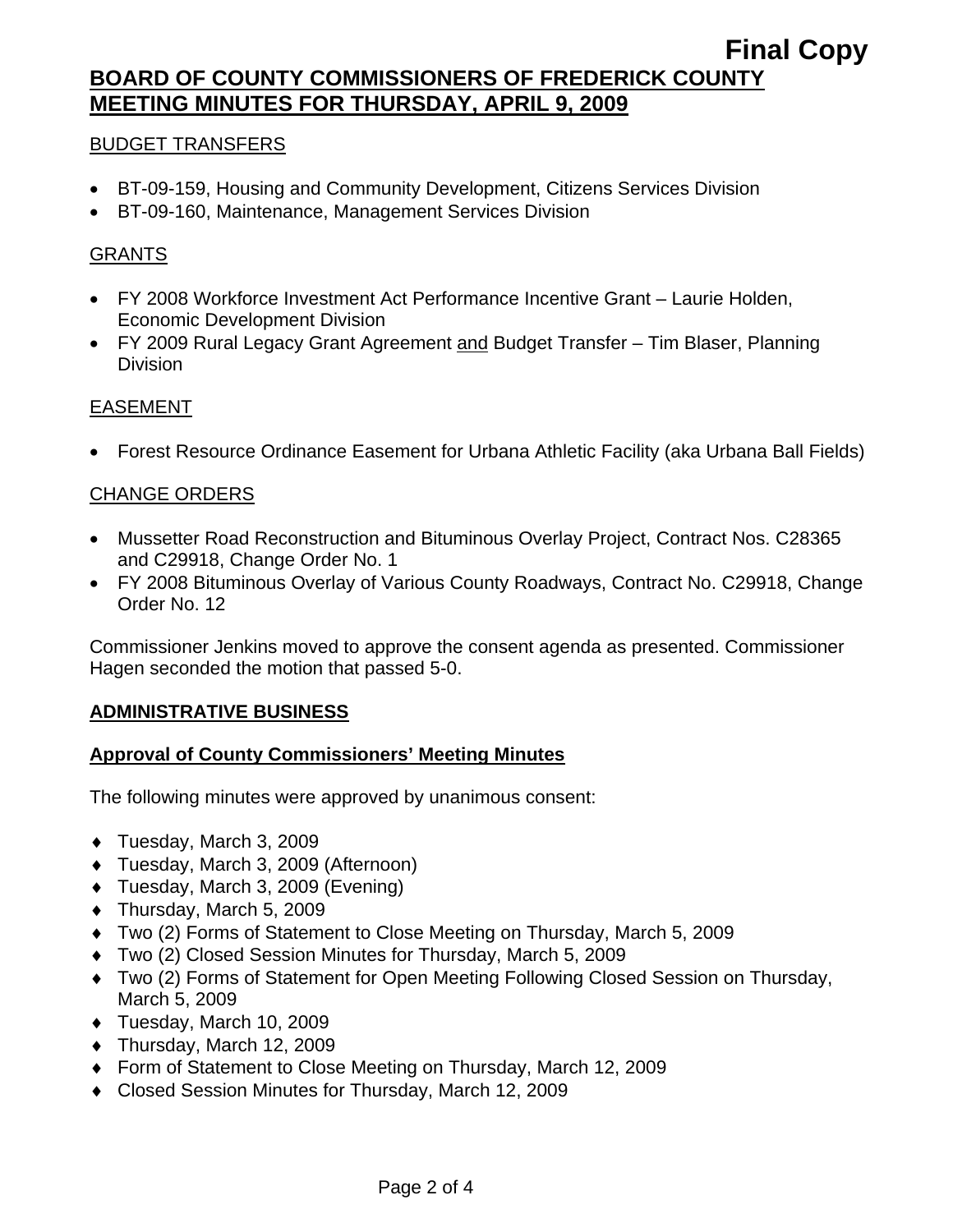# **BOARD OF COUNTY COMMISSIONERS OF FREDERICK COUNTY MEETING MINUTES FOR THURSDAY, APRIL 9, 2009**

♦ Form of Statement for Open Meeting Following Closed Session on Thursday, March 12, 2009

#### **Request to go to Public Hearing - Service Benefit Charge for Certain Condominium Units – Brenda Teach, Utilities and Solid Waste Management Division**

Commissioner Gray moved to approve the staff recommendation to proceed to public hearing with the issue. Commissioner Hagen seconded the motion that passed 5-0.

#### **Statement of Procedures and Responsibilities with Respect to Post-Issuance Tax Compliance – John Kroll, Finance Division**

Dick Duthoy, Finance Division, commented on the proposed resolution.

Commissioner Jenkins moved to approve the resolution as presented. Commissioner Hagen seconded the motion that passed 5-0.

(A copy of Resolution #09-03 can be obtained in the County Manager's office or from the county's website, [www.co.frederick.md.us\)](www.co.frederick.md.us)

### **Length of Service Award Program (LOSAP) Resolution Approval and Signature – Doug Orner, County Manager's Office**

Commissioner Hagen moved to approve the resolution as presented. Commissioner Gray seconded the motion that passed 4-1 with Commissioner Thompson opposed.

(A copy of Resolution #09-04 can be obtained in the County Manager's office or from the county's website, [www.co.frederick.md.us\)](www.co.frederick.md.us)

#### **Deed of Transfer for the New Market District Volunteer Fire Company – Doug Orner, County Manager's Office and Shirley King, New Market District Volunteer Fire Company**

Commissioner Hagen moved to approve the staff recommendation. Commissioner Gray seconded the motion that passed 4-1 with Commissioner Thompson opposed.

#### **Memorandum of Understanding (MOU) Between the Board of County Commissioners and the New Market District Volunteer Fire Company – Doug Orner, County Manager's Office and Shirley King, New Market District Volunteer Fire Company**

Michael Chomel, Office of the County Attorney; Al Hudak, Public Works Division; and Barry Stanton, Assistant County Manager, commented on the MOU.

Commissioner Thompson moved to amend the MOU by adding the Board would not interfere with the decision making of the county staff through the design and construction of the facility. The amendment died for lack of a second.